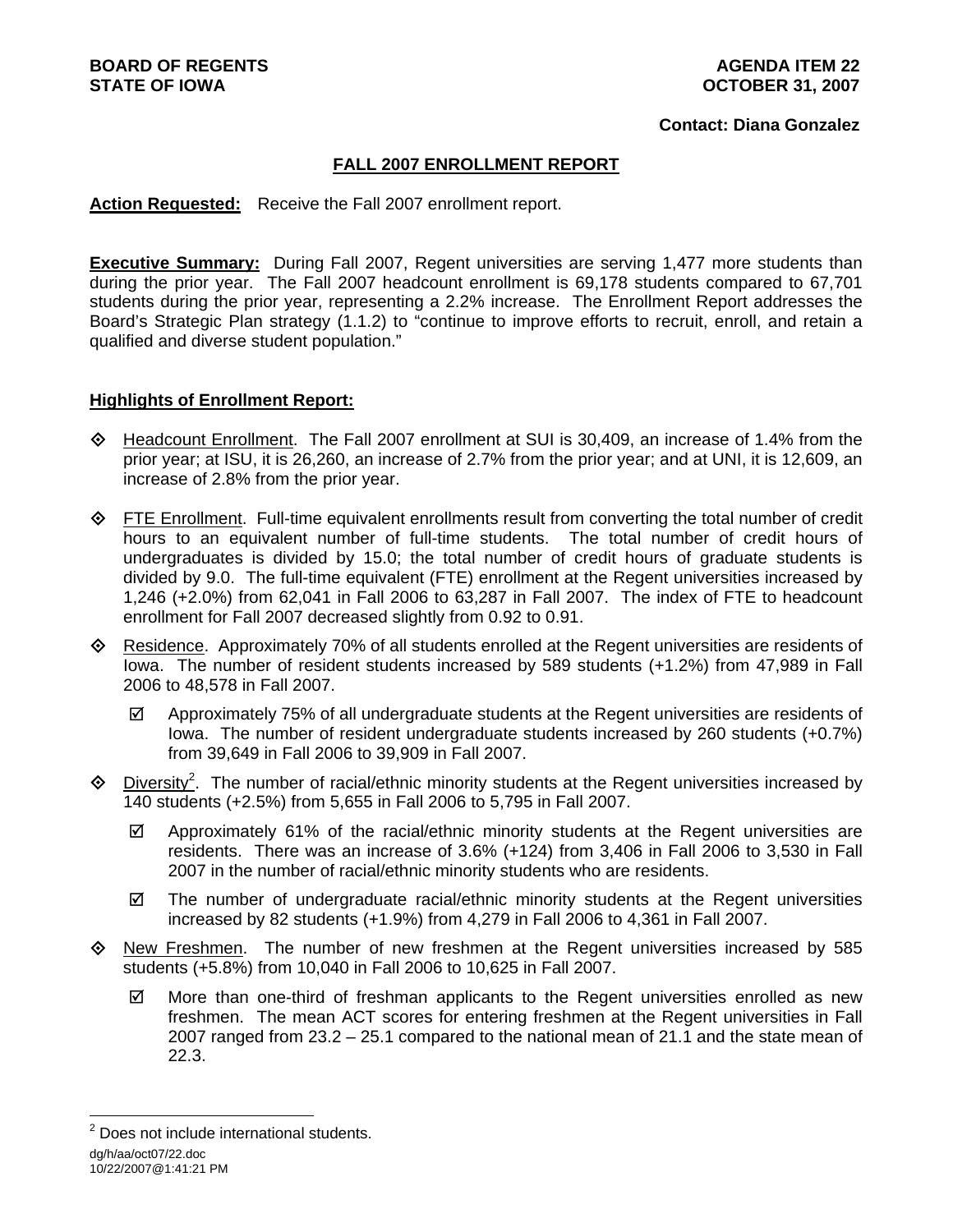# **BOARD OF REGENTS AGENUS AGENDA ITEM 22 STATE OF IOWA** PAGE 2

- Undergraduates. The number of undergraduates at the Regent universities increased by 1,041 students (+2.0%) from 51,880 in Fall 2006 to 52,921 in Fall 2007.
- $\Diamond$  Graduate Students. The number of graduate students at the Regent universities increased by 216 students (+1.9%) from 11,529 in Fall 2006 to 11,745 in Fall 2007.
- Professional Students. The number of professional students at the University of Iowa and Iowa State University increased by 220 students (+5.1%) from 4,292 in Fall 2006 to 4,512 in Fall 2007.
- $\Diamond$  International Students. The number of international students at the Regent universities increased by 135 students (+3.0%) from 4,549 in Fall 2006 to 4,684 in Fall 2007.
- $\diamondsuit$  Students with Disabilities. The number of self-identified students with disabilities at the Regent universities increased by 123 students (+9.6%) from 1,285 in Fall 2006 to 1,408 in Fall 2007.
- $\Diamond$  Transfer Students. The number of transfer students at the Regent universities increased by 80 students (+2.0%) from 4,057 in Fall 2006 to 4,137 in Fall 2007.
- Enrollment by Gender. The number of women enrolled at the Regent universities increased by 476 (+1.4%) from 33,930 in Fall 2006 to 34,406 in Fall 2007.
- $\Diamond$  Special Schools. The total number of students served on-campus by the Regent Special Schools and Price Lab School (PLS) in Fall 2007 was 496; the number of students served off-campus was 521<sup>3</sup>. This represents a decrease of 6 on-campus students (-1.2%) and an increase of 62 off-campus students (+13.5%) from the prior year.
	- $\boxtimes$  The Fall 2007 on-campus enrollment at IBSSS is 16 and the off-campus enrollment is 474.
	- $\boxtimes$  The on-campus enrollment at ISD is 111 (12 are non-resident students) and the off-campus enrollment is 47.
	- $\boxtimes$  The on-campus enrollment at PLS is 369. PLS does not offer off-campus services.
- **♦** Enrollment Projections.
	- $\boxtimes$  Enrollment at the Regent universities is projected to decrease by 1,614 students (-2.3%) from 69,178 students in Fall 2007 to 67,564 in Fall 2017, although increases are projected between Fall 2015 and 2017. During the past five years, SUI has tended to under project its next year's enrollment while ISU and UNI have tended to over project their next year's enrollments. All three under projected the Fall 2007 enrollments.
	- $\boxtimes$  On-campus enrollment at the special schools and Price Lab School is projected to increase by 15% between Fall 2008 and Fall 2017; the growth is projected to occur primarily at the Price Lab School. Off-campus enrollment at the special schools is projected to decreased slightly (-1.5%) between Fall 2008 and Fall 2017.
- $\Diamond$  Graduates. During the 2006-07 academic year, there were 14,505 graduates who earned 14,603 degrees at the Regent universities. The number of graduates decreased by 647 (-4.3%) from the prior year.
- $\diamond$  Trends/Changes.
	- $\boxtimes$  This is the first increase in the combined enrollment at the Regent universities since Fall 2003, resulting in an increase of 1,477 students (+2.2%). All of the universities experienced an enrollment increase. This is the first time that SUI's enrollment surpassed 30,000.

10/22/2007@1:41:21 PM

l

dg/h/aa/oct07/22.doc  $3$  Students may receive more than one direct type of service.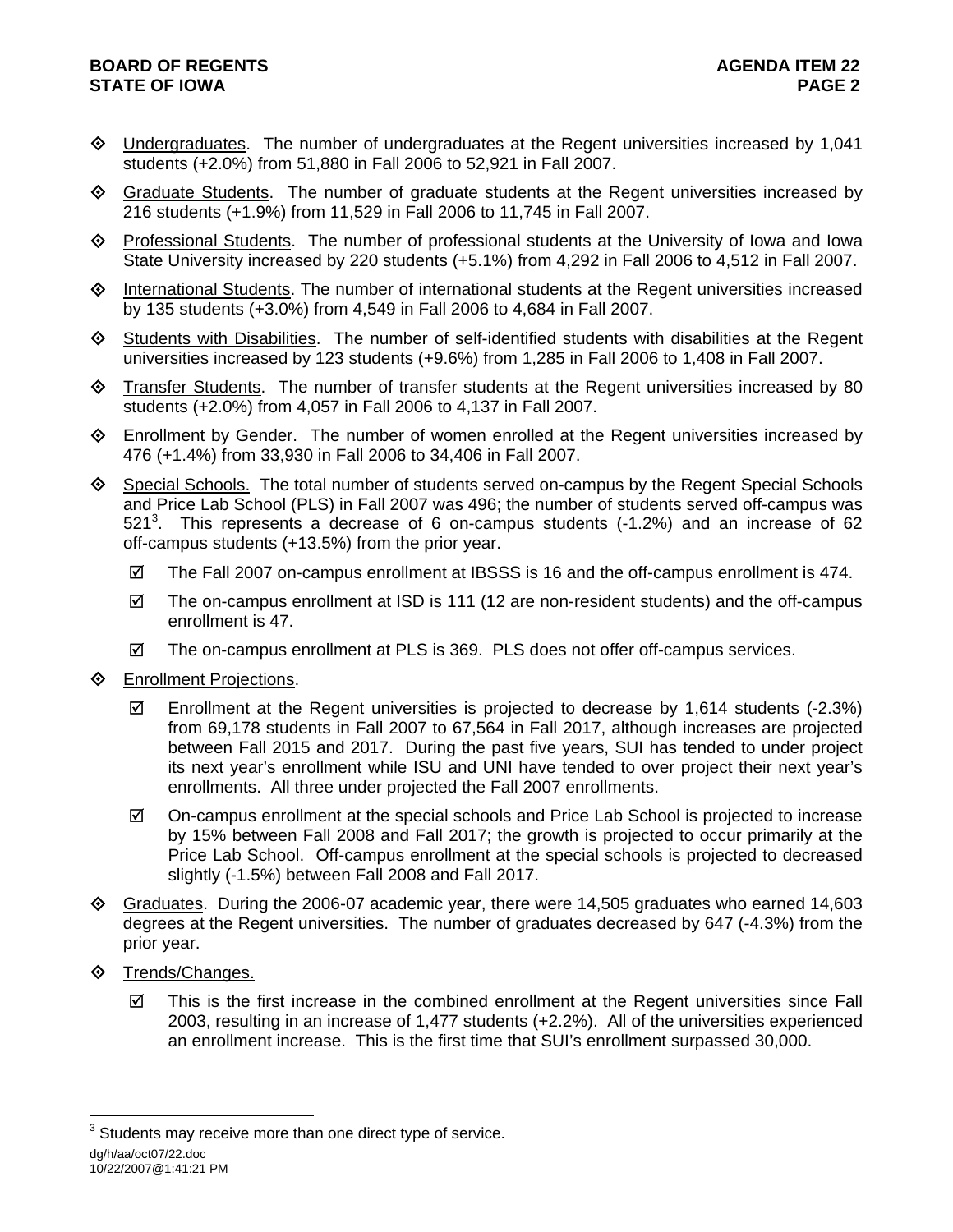- $\boxtimes$  Although there was an increase in the number of resident students in Fall 2007, during the past ten years there has been a 1.3% decrease in the number of resident students with a high of 51,516 in Fall 2001.
- $\boxtimes$  After four consecutive years of an enrollment decrease in the number of new freshmen, the Regent universities experienced an increase of 685 students (+7.3%) in the number of new freshmen in Fall 2006 and an increase of 463 students (+6.7%) in Fall 2007. After four consecutive years of an enrollment decrease in the number of undergraduate students, the Regent universities experienced an increase of 260 students (+0.7%) in Fall 2007.
- $\boxtimes$  This is the tenth consecutive year of an enrollment increase in the number of racial/ethnic minority students at the Regent universities, resulting in the highest number (5,795) of racial/ethnic minority students. The proportion of racial/ethnic minority students remained the same at 8.4% as the prior year.
- $\boxtimes$  The number of graduates at the Regent universities increased during seven out of the past ten years, although there have been decreases during the past two years.
- $\boxtimes$  Between 2001 and 2003, there was an increase of 1,084 graduates from lowa public high schools  $(+3.2%)^4$ ; however, between 2003 and 2005, there was a decrease of 1,325 graduates (-3.8%); in 2006, the number of graduates increased by 254 students (+0.8%). The number of  $12<sup>th</sup>$  graders in Iowa public high schools is expected to increase by 143 students (+0.4%) in 2007 and decrease by 2,355 students (-6.1%) between 2007-08 and 2011-12.
- $\boxtimes$  Between 2001 and 2005, there was an average of 2,436 graduates from lowa public high schools<sup>5</sup> who were racial/ethnic minorities; during that same period, there was an average of 452 new freshmen at the Regent universities who were Iowa residents and racial/ethnic minorities which represents 18.5% of the graduates.
- The data tables prepared for the Fall 2007 Enrollment Report are available on the Board of Regents website.
- $\Diamond$  Institutional highlights regarding the Fall 2007 enrollment are available on pages 4-5.

l

<sup>4</sup> Source: Iowa Department of Education.

<sup>5</sup> Source: Iowa Department of Education.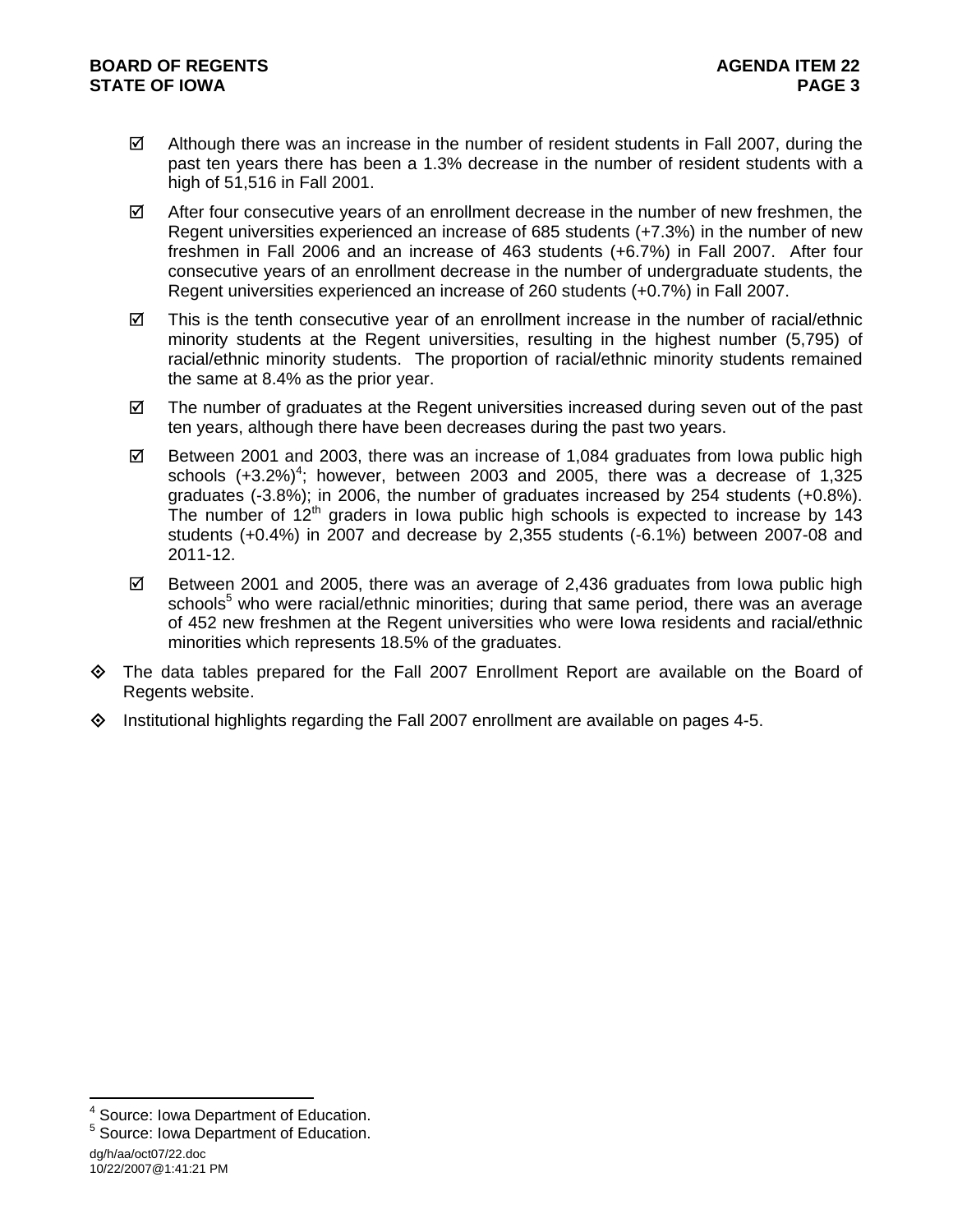## **INSTITUTIONAL HIGHLIGHTS**

### **UNIVERSITY OF IOWA**

- $\boxtimes$  In Fall 2007, the University of Iowa enrolled 4,287 new first year students. This is the second largest class ever; last year's class was larger by two students at 4,289.
- $\boxtimes$  The total undergraduate enrollment of 20,907 broke last year's record, and the total enrollment of 30,409 is also a record. Careful planning provided excellent class availability for this large group of students, as well as residence hall accommodations for all new first year students who applied for housing by (and actually beyond) the published deadline.
- $\boxtimes$  This year's freshman class is the University's most well prepared class ever, as evidenced by its mean ACT composite score of 25.1, which is a modern record and by the fact that the class includes a record number of honors students. Another indicator of the quality of the preparation of this year's class is the increase in percentage of students graduating in the first decile of their high school class, accompanied by a decrease in the percentage of students graduating in the fifth decile.
- $\boxtimes$  Undergraduate minority student enrollment also increased to 9.6% of the first year students up from 9.0 % last year.
- $\boxtimes$  All qualified Iowa applicants were admitted; resident students made up 57% percent of the class. The fact that 43% (tying last year's record) of the University's undergraduate students were from states other than Iowa is testimony to the University of Iowa's continuing reputation for excellence and value. These students contribute to the diversity of experiences represented among the University's student body, benefiting all members of the student body.
- $\boxtimes$  The number of transfer students entering the University was up slightly to 1,533. As has been the case in the recent past, nearly half of the transfer students originated in Iowa public two-year colleges. The University expects substantial growth in this category over the next few years as the "2 Plus 2" Program expands. Each participant in the program receives joint advising from University of Iowa staff and his or her community college's staff, enjoys most of the privileges of University of Iowa students, and is guaranteed graduation in a total of four years. "2 Plus 2" plans have been developed for all Iowa Community Colleges.
- $\boxtimes$  In summary, this year's freshman class represents substantial continued progress on the University's strategic goals for the level of preparation of our students and the diversity of our student body.

### **IOWA STATE UNIVERSITY**

- $\boxtimes$  ISU enrollment for Fall 2007 was 26,160, an increase of 2.7% (or 698 more students) compared to Fall 2006.
- $\boxtimes$  ISU gained 564 undergraduate students, 53 professional (veterinary medicine) students, and 81 graduate students.